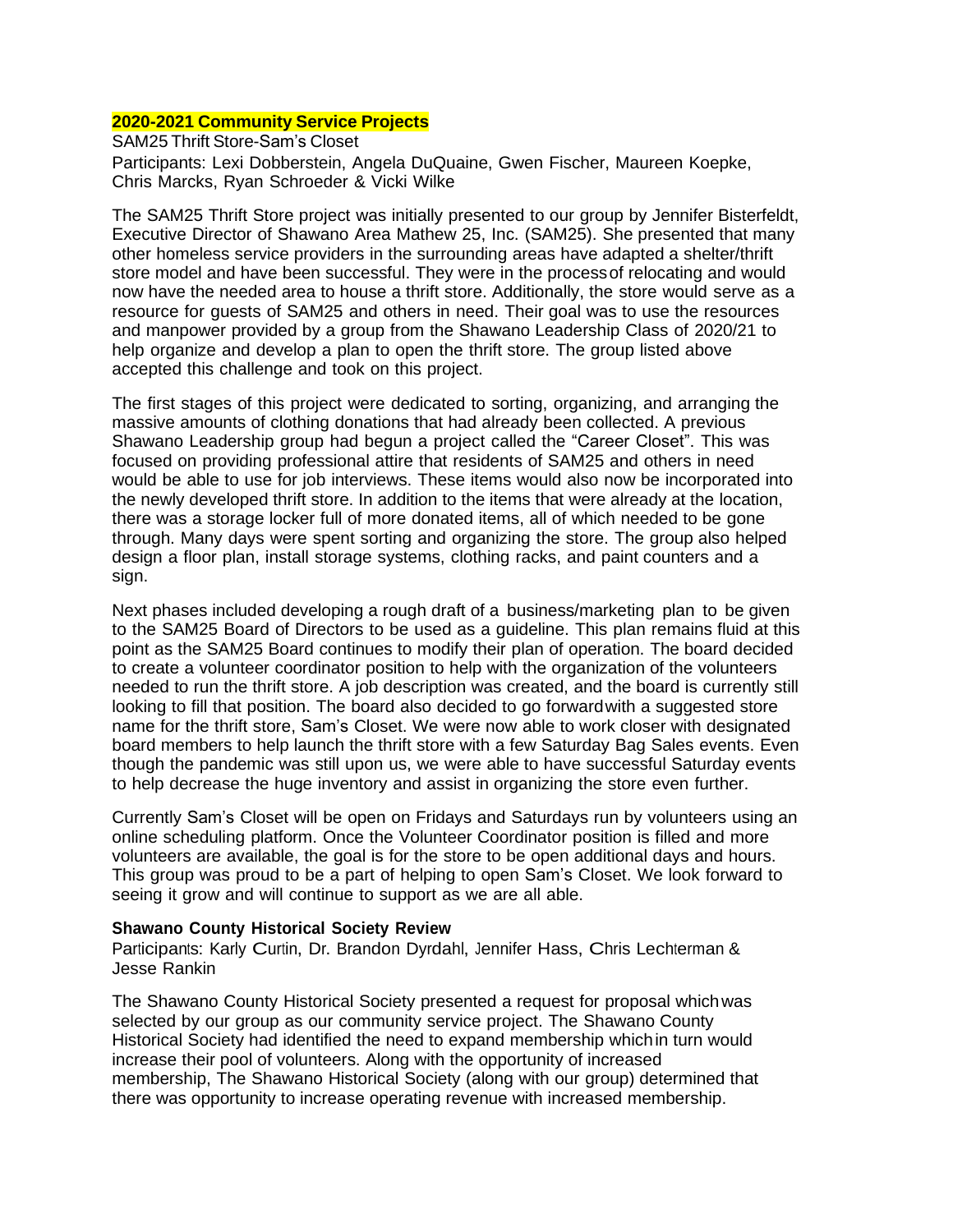Our team met with members of the historical society and toured the groundsand several buildings operated by the society to identify membership and sponsorship opportunities.

We developed new membership levels and presented them to The Shawano County Historical Society for the board to review. We also identified corporate sponsor opportunities which included advertising on The Shawano County Historical Society's Facebook page, as well as opportunities to sponsor a display in the building currently under remodel. We did discuss plaques for corporate sponsors that could be displayed at their business as a way to show that they were supportersand sponsors of the Shawano County Historical Society. Price quotes were suppliedto the historical society to have these plaques produced.

It was also determined by our group that there is an opportunity for increased digital presence for the Shawano County Historical Society. We felt that more frequent posts on social media could help engage members of the community andin turn spark interest in membership and volunteer opportunities. We also felt that the bi-annual newsletter could be increased to six times per year to help promote interest in the Shawano County Historical Society. The newsletter is currently sent tomembers only, which leaves a missed overall reach in their audience and potential sponsors or volunteers. By publishing on social media, their website, or a digital newsletter, the current newsletter would reach a bigger audience to increase the pool of members and volunteers. Our project goals were to identify opportunities and present ideas to the boardfor the Shawano County Historical Society. These ideas have been presented and enacting them will be at the discretion of members of the Shawano County Historical Society.

#### **Shawano Area Recovery Housing Initiative**

Participants: Kaitlyn Ashbeck, Dylan Berg, Jim Black, Becky Edgren, Heather Haeflinger & Tracy Sekorski

Our project started with a request for proposal (RFP) from Nancy Schultz regarding a newly created housing initiative. Their goal is to facilitate the establishment of a recoverytype housing in Shawano and Menominee counties and the surrounding areas. The initial proposed RFP was to conduct a community needs assessment to determine what type of housing was actively needed.

However, after further networking with other agencies and departments, it was determined recent surveys, assessments and analyses could be utilized rather than goingthrough an entire new needs assessment process. Our project focus then changed to researching, gathering, and analyzing data. We created presentations for the larger group reinforcing the need for recovery housing, who it encompasses, and what recovery housing level would be most beneficial to start with.

Some of our project group members were already very aware of the current need for recovery housing in the area due to their current employment and others had little to no prior exposure. As a whole, this project has helped to educate ourselves as well as other community agencies/departments of the drastic need our area has for recovery housing. We anticipate and hope that future Leadership Shawano County classes will be able tocontinue beyond this initial project and assist with additional phases to bring recovery and perhaps other transitional housing to fruition for our community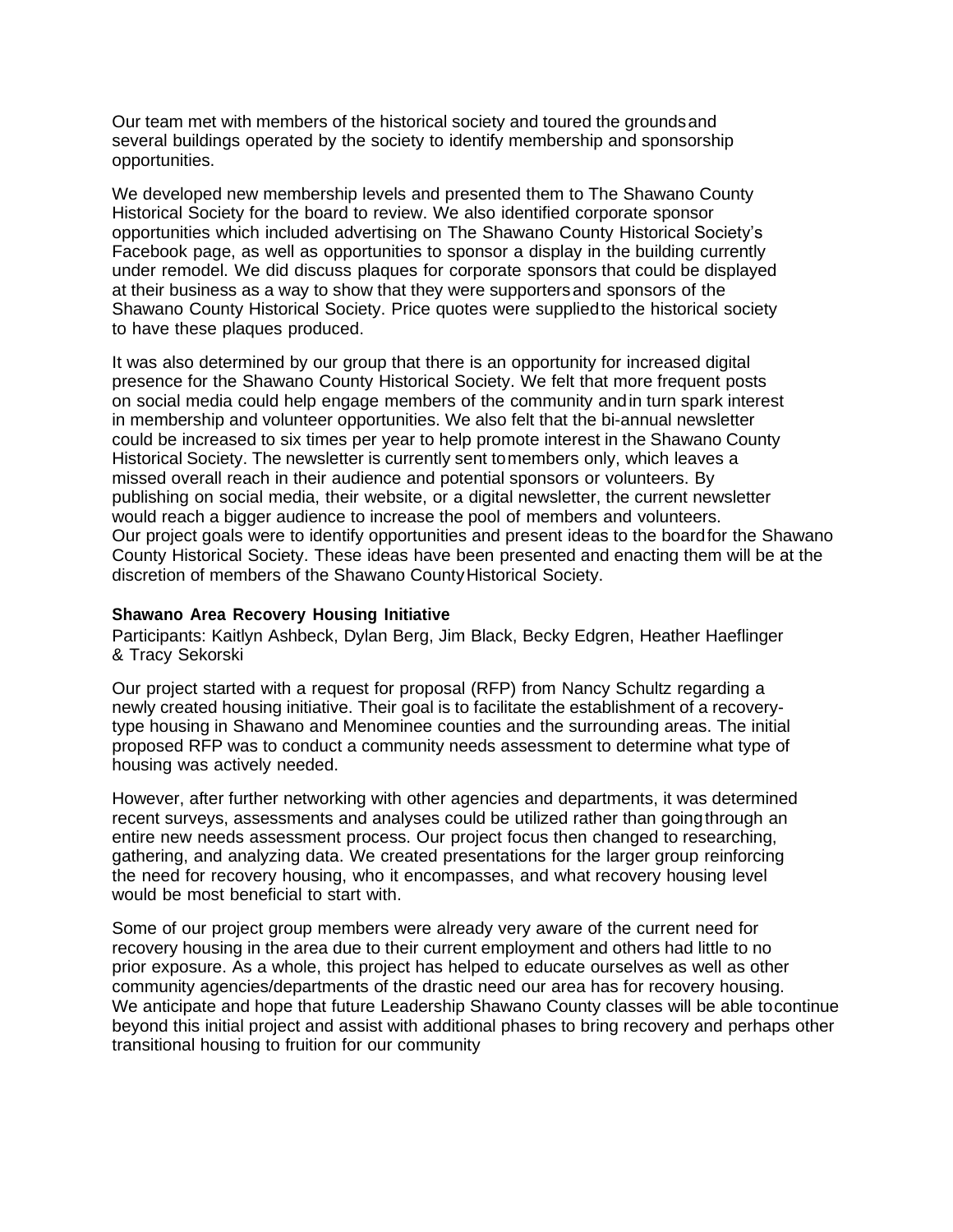# **2019-2020 Community Service Projects**

## **4-H Review & Expansion**

Participants: Angela Brown, Meredith Bowers, Jason Grimm, April Stevenson

Our project included an RFP from Megan Suehring, the Positive Youth Educator from UWEX. The RFP askedfor help with identifying aspects of the current 4-H program in Shawano County that could be modified to help meet their goal of doubling enrollment. The team met with Megan and reviewed the RFP before diving into the tasks for this project. The team reviewed the written promotional materials and the new member materials currently used in Shawano County. Suggestions were made to update the recruiting/enrollment brochures as well as revamping the family folder into distinct folders for new families, on-going enrollment opportunities including trips, state competitions and scholarships and a young member folder (Cloverbud).

Several ideas for growth were presented to the group and challenges surrounding them were voiced. The group created a ten-question survey that was sent to over fifty 4-H leaders and volunteers. The results of the survey were shared with Megan as a starting point for a new expansion committee for the 4-H program in the county. The last part of the RFP from Megan was to identify any project members that would be willing to stay involved in the project beyond graduation from LSC and work with the leaders and volunteers in Shawano County to implement some of the recommendations the group has made. There is at least one member that iswilling to continue working on the expansion project.

The group learned about the wide, wide array of opportunities that 4-H can offer to young people. The program has deep roots in agriculture and land grant universities but has done a lot to stay relevant by offering projects like robotics, shooting sports and visual arts. 4-H is truly more than just animal projects. Within the group we learned how to work in team and accommodate individual communication skills and styles. Lastly, we learned that in this world, we cannot control all events and that adapting to the changes that are presentedcan bring a new level of leadership to each of us.

The group learned about the wide, wide array of opportunities that 4-H can offer to young people. The program has deep roots in agriculture and land grant universities but has done a lot to stay relevant by offering projects like robotics, shooting sports and visual arts. 4-H is truly more than just animal projects. Within the group we learned how to work in team and accommodate individual communication skills and styles. Lastly, we learned that in this world, we cannot control all events and that adapting to the changes that are presentedcan bring a new level of leadership to each of us.

#### **Area Resource Center of Shawano**

**Participants:** Patrick Bergner, Alexandra Hartwig, Diane Hartwig, Lucas Hartwig, Megan Lozano Rodriguez, Karli Schreiber, Robyn Shingler

Shawano County is rich in nonprofit and service organizations. Many of these do not have a brick and mortar location to carry out their missions, which are rooted in service to everyone in our area communities. A Request for Proposal was written in the summer of 2019 requesting that a sub-committee of the Leadership Shawano County Class of 2020 group be formed to organize a project proposal to open an area non-profit resource center, which would provide free office space and other supports under one roof.

The RFP was granted and a subcommittee was formed and began meeting monthly in September of 2019. Over the course of the year, the subcommittee toured the proposed facility,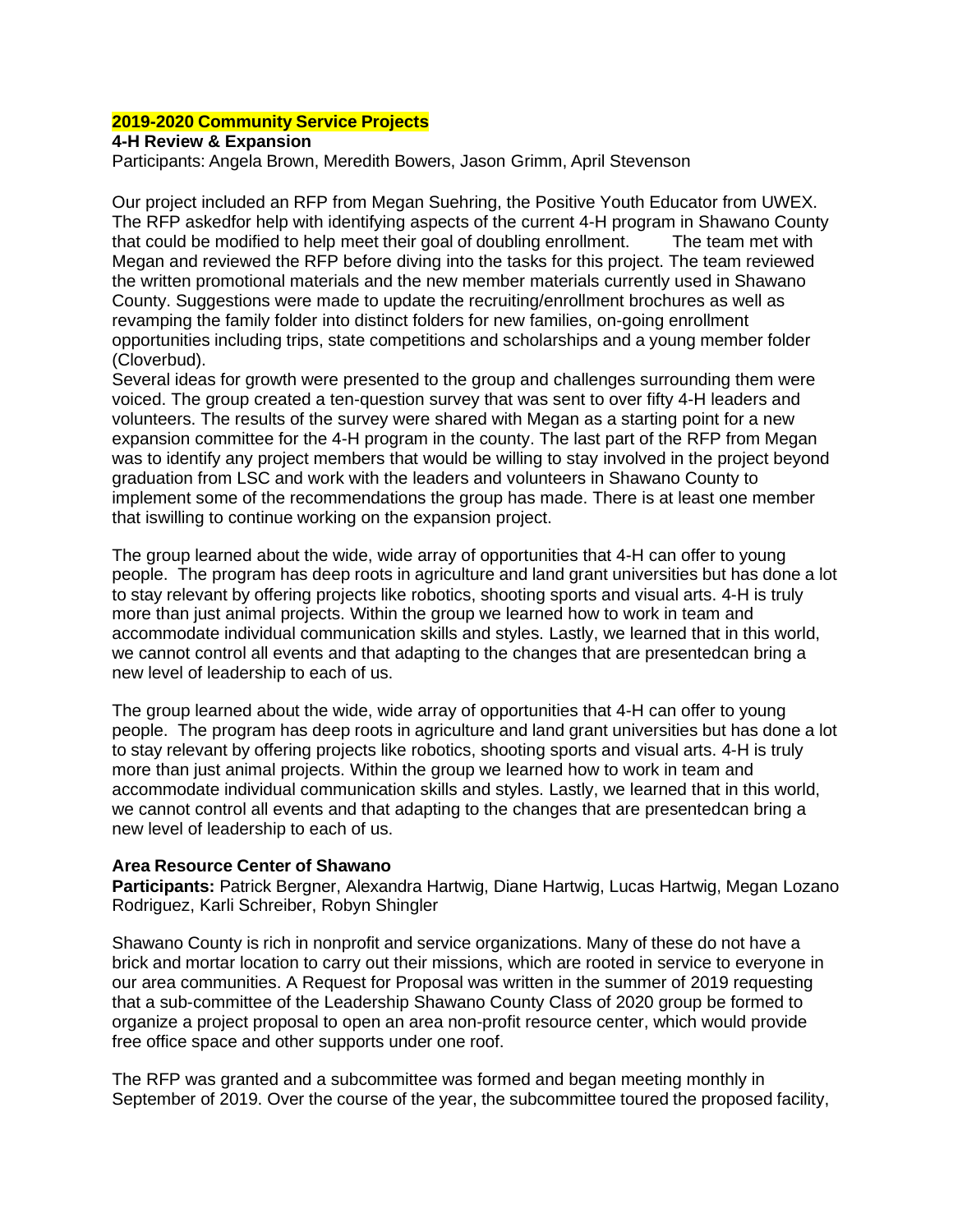now an empty space owned by a 501c3 organization known as the Shawano County Job Center, Inc. (SCJC Inc.) DBA: the Elizabeth Street Business Complex. The SCJC Inc. Board of Directors expressed a genuine interest in providing free office

space and resources to area nonprofit agencies, which in turn, would help satisfy their mission to support area employers, job seekers and the community.

In addition to the tour, the nonprofit subcommittee began researching lists of area nonprofit groups, discussed specifics about the offices and what is needed to build capacity as a 501c3 including administrative support, fundraising and volunteer recruitment. Questions were researched and answered about how to market the new organization. A name was also formed, The Area Resource Center of Shawano or ARC.

Meetings were held with the chairperson of the SCJC Inc. BOD, Ron Stuber, who provided guidance along the process. Due to limited office availability, an application was created to assist with prioritizing need. The groupalso met with and forged a collaboration with United Way of Shawano County and their new director, Nancy Schultz, who would have an office in the facility and assist with oversight of the facility.

Ultimately, a project proposal was completed and presented to the SCJC Inc. BOD on March 13, 2020. The project proposal included: an overview of the project space, suggested amenities, an application for office space, and a marketing proposal including an online example of what the website and online application might look like. Additionally, four resource lists were compiled and presented, of area nonprofits in Shawano to use as a basis for outreach. Nancy Schultz of United Way of Shawano County was present to speak about her organization's mission and needs and of her support for the project.

The SCJC Inc. asked several questions and the group offered to make any necessary edits.

## **Friends of Mountain Bay Trail Shawano County**

Participants: Kurt Boldig, Jeffrey Buettner, Doreen Dudek, Sander Flanderijn, Tracy Nelson, Dazha Pidgeon, Alicia Stichman

The Mountain Bay Trail is one of the longest trails in the state, traveling through: Marathon, Shawano, and Brown county. Shawano County is expected to assume upkeep of 51 of the 83 miles. The disparity becomes even more challenging because fewer participants purchase trail passes in

Shawano County and our county parks department budget is much smaller than either Brown or Marathon County. The need for a "Friends" group to highlight our county's state trail and enhance its use was proposedto Leadership Shawano County by several Shawano Pathways representatives in 2019. Seven members accepted the challenge and are proud to announce: **Shawano County Friends of the Mountain Bay Trail, Inc**.

The mission:

To maintain, promote and sustain the trail for current and future generations.

To promote healthy activities.

T share cultural and ecological knowledge.

To enhance the local economies of interest.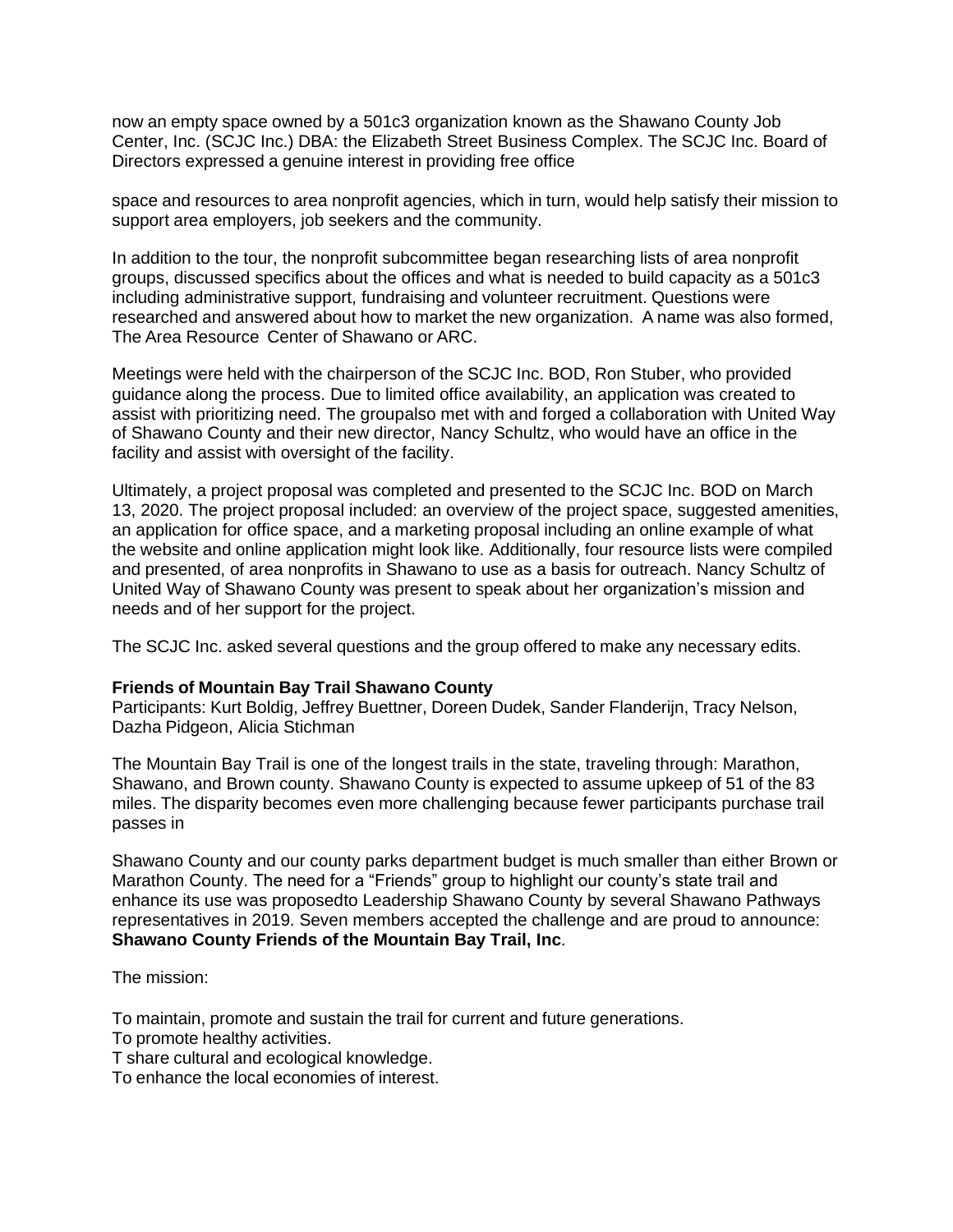The process included the development of bi-laws, forming a board, creating contacts and resources for future board activities, and applying for 501c3 nonprofit status. When nonprofit status is obtained, this entity qualifies for state funding which can help in maintaining the trails. A few from this group will sit on the newly formed board and see this project into the future.

## **2018-2019 Community Service Projects**

#### **Community Information**

**Participants:** Jeff Easter, Morgan Mielke, Kayla Williams

Our Leadership Shawano County Group chose the topic of community information as our 2019 project. We chose this topic because we felt there was somewhat of a "disconnect" between Shawano County's information providers and the community.

We chose the topic because we felt that an educated and informed community is a healthy community. It's important for citizens to understand what's going on around them, what's available to them, and where there are opportunities for involvement.

The first step in the process of our project was to connect with those who provide the community with information on a daily basis, like our local radio station, newspapers, Community Education program and the Chamber of Commerce. We sought to understand how information is fed to them, their process of sharing that information out, and in what format they use. We discussed which other platforms they used other than their main means of communication such as digital, social media, etc. We asked questions to them about where they thought there were gaps in communication and why they thought this was taking place. Also, we asked if they are receiving timely information from the community when information needs to be delivered. We tried to understand what methods they have already tried to use to reach more people quickly and more effectively.

We then went to the community to ask many of the same questions. This took the form of a survey. We asked where they seek out information locally, in what format they like to receive information, how often and also what information was important to them. We also asked in this survey what the community felt they were missing when it comes to community news and information.

We learned that for media sources there were some gaps when it comes to receiving information due to the availability of social media being a readily available source in sharing information directly, and basically putting out their own press releases. Information is many times scattered and media sources need to look tomultiple places to find leads. Media outlets are only as good as the information provided. Many times, we are missing information on events which may be due to focus being put on putting the event together and not so much promotion. Also, sometimes social media and rumors will always get information out first even if it's not always accurate. Sometimes collecting all of the information to create an accurate, trustworthy story takes time and is not immediate as social media will be.

As far as the community is concerned, people are looking online more than anything as a way to gather information, but many times not all the information that is in the paper or on radio is included in online articles or social media posts. Green Bay television and social media pages also ranked high on the list ofwhere community members are going to get their local information. However, the community is looking formore information about what is going on as far as community events, weather and local government news which is not always covered in the areas where they are looking.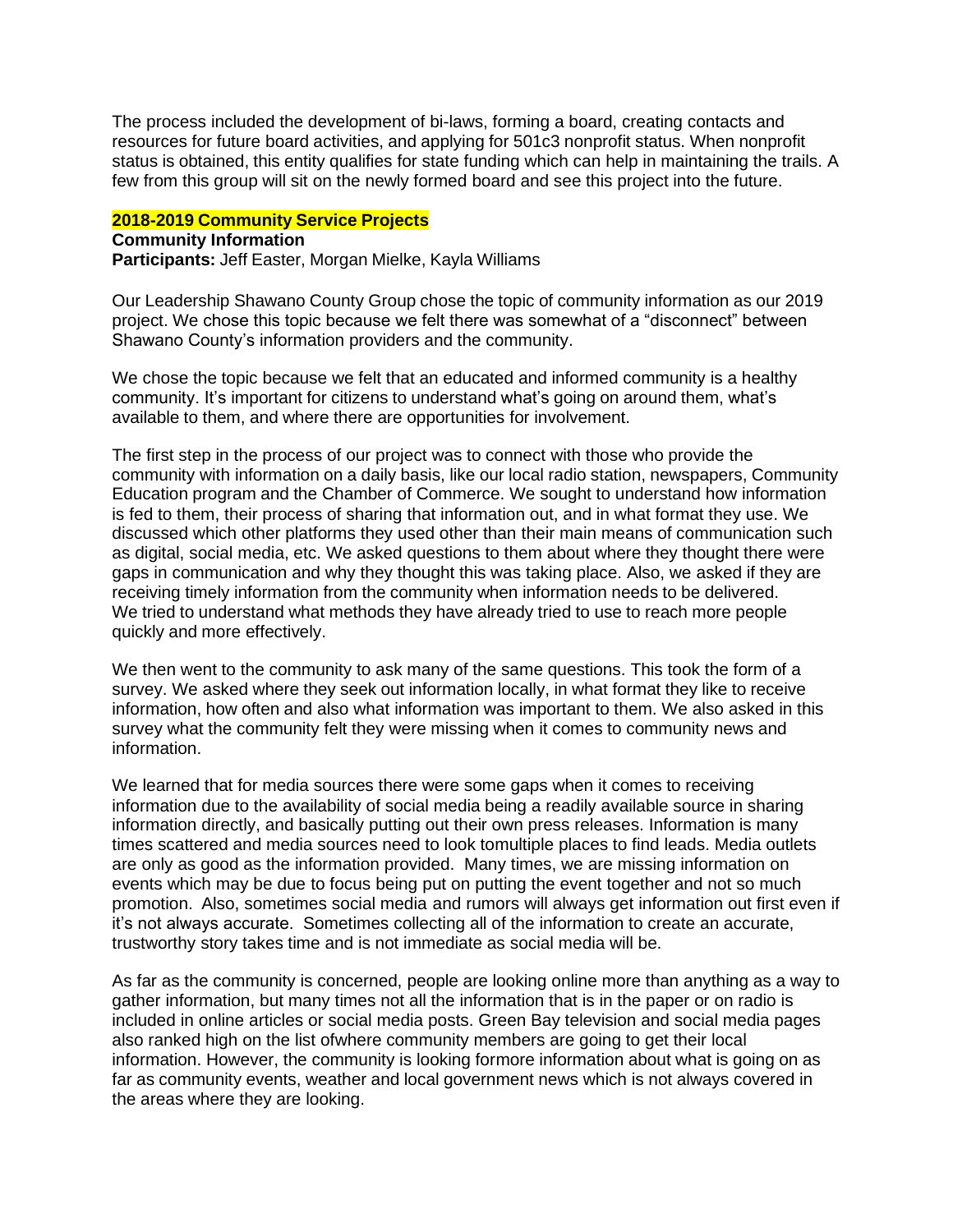The final outcome will be communicating back to the local newspapers, radio, the Chamber, and Community Education about what our community survey results are. The hope is that our information providers are given a better understanding of where the community is looking for news and information and where they are going to find it. Maybe this results in decisions about which articles are shared online and in social media. The outcome of our research will also result in a way to get local groups to share community eventsin one place that is easily accessible to our information providers and leaders as again, you're only as good as the information provided to you. We hope this all results in a better informed, involved and healthy Shawano County.

#### **Volunteering & unitedshawano.org**

**Participants:** Danielle Kakwitch, Teresa Martin, Barbara Mendoza, Liz Selby, Lisa Meisner, Karla Hoffman

Some within our project group are Mega-Volunteers and understand the need organizations have attractingand retaining active volunteers. Some in our project group were looking for volunteer opportunities and wantto find a perfect fit for their interests and time. We chose this project to close a gap for both organizations looking for volunteers as well as individuals trying to find their niche in a volunteer role.

We started by discussing the needs from both sides, and began to brainstorm ideas on how to meet those needs. We completed research online and by telephone to see what other communities were doing. In thatresearch we found a few county websites that had the common theme of United Way connections. This led us to inviting Chris Marcks from United Way of Shawano County to a meeting to see how we could help. The timing was right as Chris was in the process of developing a web-based database called *unitedshawano.org*for organizations to create profiles about their services, but needed help to pull it all together.

We partnered with United Way and suggested they add volunteer opportunities to the profiles on *unitedshawano.org*. We gathered contact information from area organizations, sent out emails inviting area non-profit and service organizations to add their profiles to the new webpage and included a "How to Guide" to walk them through the steps. We followed up with phone calls and mailings to those that didn't respond. Did a radio ad and newspaper press release letting the community know about unitedshawano.org and where to go to find volunteer opportunities. Future work needs to be done to promote and make community members aware of the new website. We hope this project will fill the void for both the volunteers and the organizations who really need their help.

The ultimate goal of this project is to have an updated data base of services and volunteer opportunities in our community in one place. What is unique about this platform is the ability for the individual organizations to update their profiles as needed. Looking for services or volunteer opportunities? Find your connection on *unitedshawano.org*

## **Mentoring (Shawano County Career Exploration)**

**Participants:** Paula Allen, Adam Carroll, Heidi Cartwright, Joel Delzer, Wes Eastman, Samantha Gangl, Ryan LaRock, Dan Schardt, Shawn Thorne

The Mentor group, as it came known to be, discussed how many students, after graduation, either don't have a clear direction or change that direction repeatedly. There are a number of reasons for this and wetried to find some solutions.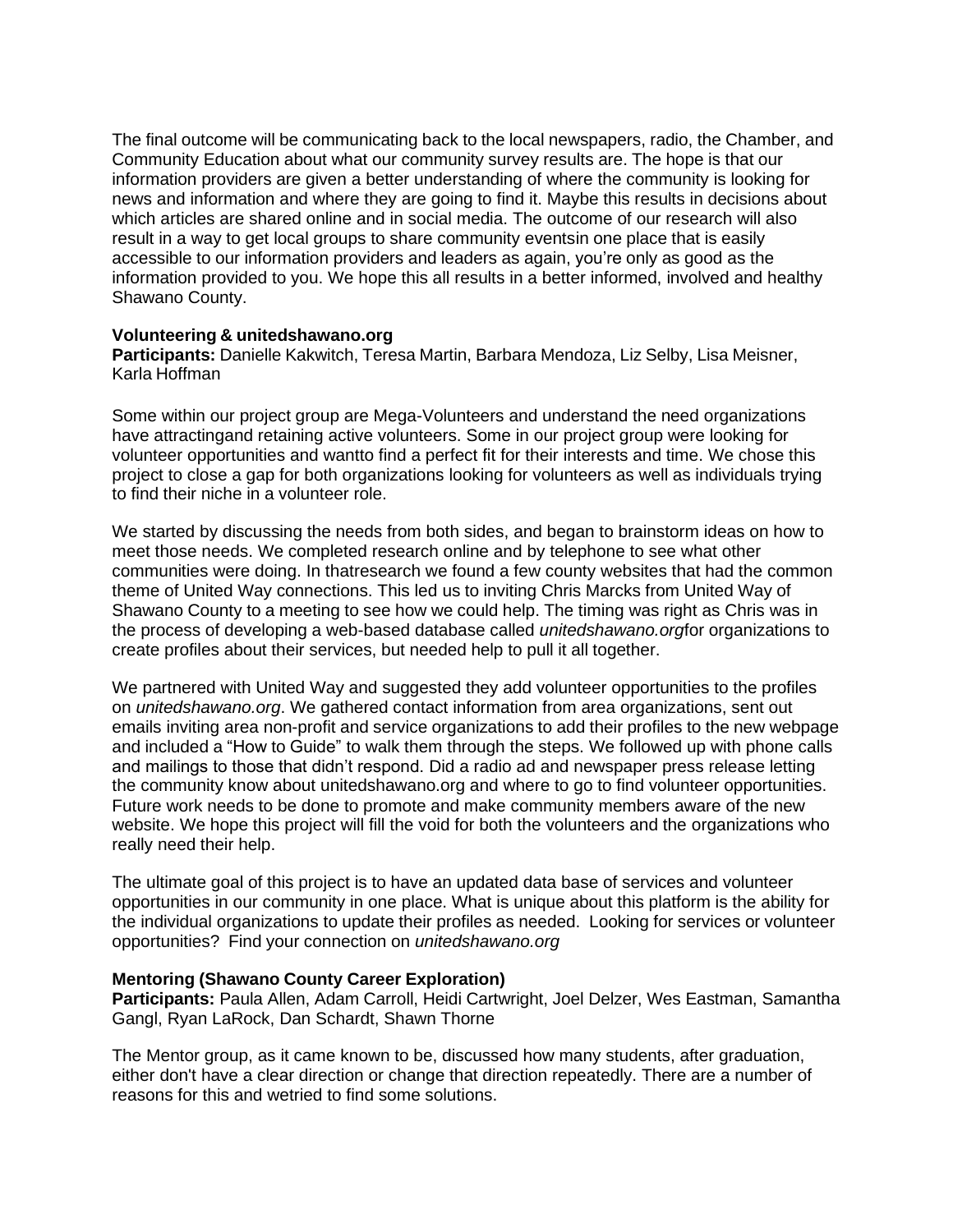With the cost of tuition, it's financially beneficial for young adults to get their career choice right the first time. Expenses pile up each time a college student changes their field of study. Some students come to the understanding college wasn't for them yet others wish they would have gone.

As we discussed reasons for career path struggles, we decided we could help students better understand what opportunities are available to them. We learned that exposure to career opportunities is something thatis starting to grow within our school systems, but it is still limited. Students travel to other counties to learn about career options. We decided to do something for them here.

We are planning The Shawano County Career Exploration event for the fall semester of 2019. We plan tobring many local companies to the Bonduel High School for a one-day event to show and discuss opportunities right here in Shawano County and surrounding areas. We hope this will help grow the apprentice program the schools currently have as well. The intent is to educate the students and build relationships between schools and businesses and students and parents.

As we build these relationships and create these opportunities for our youth, the upside for these young people and our communities grows.

#### **2017-2018 Community Service Projects**

#### **Shop Hop - [facebook.com/shawanoshophop](https://www.facebook.com/ShawanoShopHop/)**

Participants: Phil Romback, Mary Wetzel, Kara Skarlupka, Todd Lorbiecki, Rod Watson

The Shawano County Shop Hop is a county wide project to encourage shopping at our local retail stores. The Shop Hop runs for 10 days, May 25 through June 3rd, 2018. 50 businesses will participate in the ShopHop with a buy-in of \$25 cash and a \$25 gift certificate from their business. In return they were included in our advertising. Each shopper receives a "passport" that has all of the participating businesses listed, which are available at the Shawano Country Chamber or participating locations. When the shopper visits the participating shops, their passport will be stamped. After June 3rd all passports will be returned to pre-determined drop off locations and be eligible for different prize levels depending on the number of stores visited.

#### **Sundrop Dayz Logistics**

Participants: Cerene Rotter, Jenni Beyer, Kerrie Marquardt, Laura Chartraw, Mary Powell, Tony Bisterfeldt, Tyler Marohl, Zachary Pedersen

Every great event starts with an idea and behind every great idea are the pieces and components that are the must haves that many do not think about. Electricity, garbage, bathroom facilities, water, shelter, layout, safety plans, permits and approvals. These are the pieces that hopefully nobody at the event notices, nor should they. As they are the pieces absolutely necessary for a top scale event but are only noticed if not present. It was the responsibility of our team to ensure that this infrastructure is adequately present for an anticipated 5,000 people. Team logistics is proud to be the behind the scenes glue of Shawano's Second Annual SunDrop Dayz. This signature event will become a mainstay of the Shawano community for years tocome.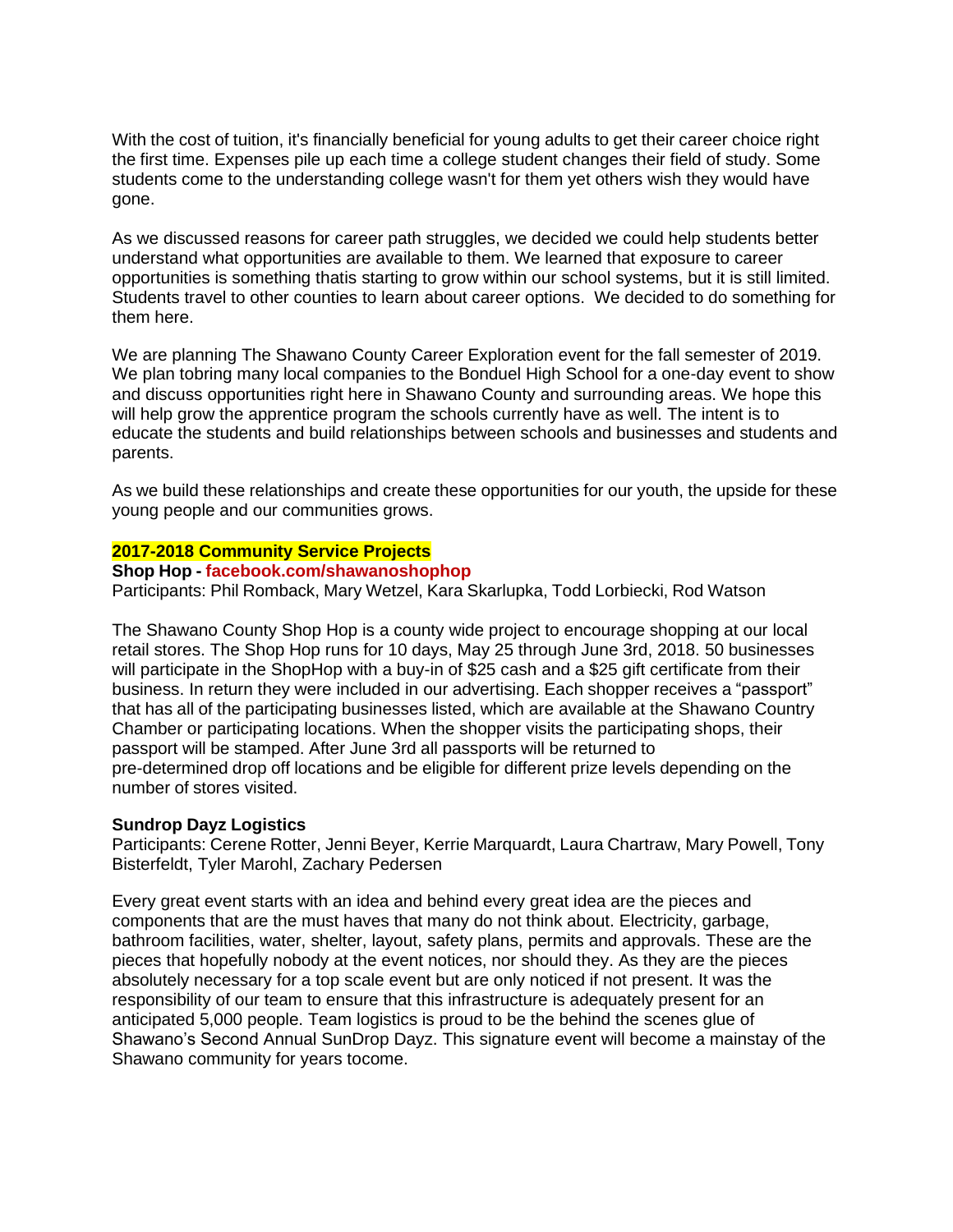# **C.A.A.R.E**

Participants: Dawn Clark, Erin Berger, Katie Frank, Mike Musolff, Kendra Brusewitz, Miranda **Gollnow** 

This LSC class 2018 project group looked into starting a CAARE (Cops Assisting Addiction Recovery) program for their community service project. The need was apparent and the program would have forged partnerships with numerous local social service agencies, Shawano area police departments and the Shawano County community, to work collaboratively on intervention and directing those with opiate addiction to treatment programs. The program's end goal is to reduce the incidence of opiate and heroin related deaths while building trust within the community. Due to the complexity of this issue and limited resources inour area, this group focused on coordinating multiple databases with listings of counselors and inpatient and outpatient treatment programs into one consolidated document. The agencies working directly with people dealing with addiction, will have an updated and single document as a reference. Addiction happens to individuals across every socioeconomic level. It affects families, law enforcement, employers, our healthcare system, schools, local government agencies and funding. It's a national epidemic which requires all of us in communities to work together for solutions.

## **2016-2017 Community Service Projects**

#### **Welcome to Shawano**

Participants:Kris Bahr, Michelle Gishkowsky, Mike Hammond, Kim Ihrcke, Rob Koepp, Lisa Risen, Travis Schardt, Kris Wondra and Sarah Verg

*Welcome to Shawano* is a new group with an old purpose: to welcome new residents to Shawano and surrounding area by providing information and sharing resources. The goal of the program is to improve morale and image of Shawano Country by creating immediate positive impact with new residents.

Collaboration between the Mayor of Shawano, City of Shawano, Shawano Country Chamber of Commerce, Shawano City County Library, and Leadership Shawano County Class 17 as well as other businesses.

Shawano Municipal Utilities will distribute a postcard to new residents either by sending a separate mailingor given in person when filling out a service application. These postcards will contain information on how to receive a free Welcome Packet filled with information about the City of Shawano and surrounding areas, including local businesses.

These Welcome Packets will be available in a variety of ways:

Online, as a link on the City of Shawano's web page Available for pick-up at Shawano City Hall, Shawano City-County Library, and the Shawano Country Chamber of Commerce Personally delivered upon request by a Welcome to Shawano Ambassador

Area businesses are being asked to participate by submitting information about their services and products. We are proud of Shawano and want to showcase all it offers by demonstrating the diversity of our services,range of our industries and businesses and beauty of our natural resources.

## **Sundrop Dayz Logistics**

**Participants:** Jodi Anderson, Bob Boda, Karla Braun, Jennifer Christianson, Matt Hendricks, Mandy Kostreva, Lucas McMahon, Stuart Russ, Ashley Zaddack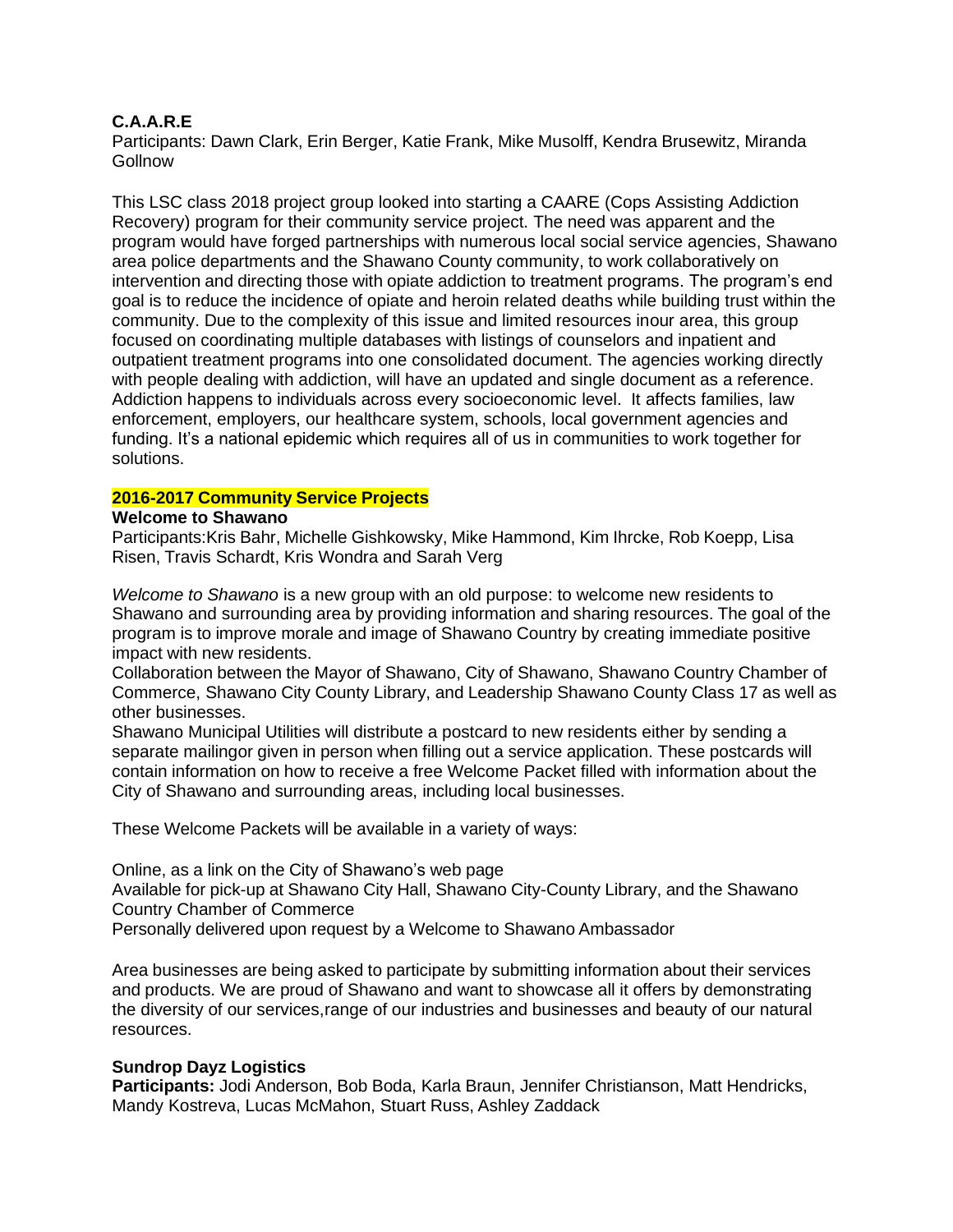Every great event starts with an idea and behind every great idea are the pieces and components that are the must haves that many do not think about. Electricity, garbage, bathroom facilities, water, shelter, layout,safety plans, permits and approvals. These are the pieces that hopefully nobody at the event notices, nor should they. As they are the pieces absolutely necessary for a top scale event but are only noticed if not present. It was the responsibility of our team to ensure that this infrastructure is adequately present for an anticipated 5,000 people. Team logistics is proud to be the behind the scenes glue of Shawano's First Annual Sundrop Dayz. From the foundation that all Sun Drop Dayz committees have built we believe that this event will become a mainstay of the Shawano community and become an opportunity for our citizens, and tourists, to experience that best of what Shawano has to offer.

#### **2015-2016 Community Service Projects**

## **ProjectsCareer Closet**

Participants: Brea Bystol, Danielle Ebert, Gina Patzer, Heather Ritchie, Luana Short, Mark Flunker

After months of brainstorming and meetings, the "basic needs resource" group became the Shawano CareerCloset (SCC). Our hope is that we will be able to partner with the Shawano County Job Center to provide free to low-cost professional attire to low-income job seekers. Many people in our community simply cannot afford to purchase the professional attire needed to obtain better jobs. The SCC will work to break that cycle. Volunteers will assist each client in choosing outfits from a large selection of like new business attire and accessories that will be made available through donations made by caring individuals from throughout the Shawano area.

## **Signature Event-Shawano Sundrop Dayz**

**Participants:** Jason Hietpas, Jeffrey Ballwahn, Jessica VanDerLinden, Karla Duchac, Kenton Olson, Michelle Mahr, Noah Bunt, Rochelle Jahnke

Shawano County Leadership Class 16 is extremely passionate in starting a signature event in Shawano.The group started out with many goals and ideas in developing a signature event to bring people into thecommunity, enhance current community involvement and showcase area assets all while promoting Shawano. We researched many internet sites of established signature events in the hopes of finding themuch-needed information.

In addition to website surfing, we threw out ideas as to what the event should offer such as food, activities, entertainment and of course Sundrop soda sampling. As we progressed, we needed to make decisions in regards to the purpose of the event, how many days the event should run, targeted audience, costs associated with running an event, grant monies available, and available local resources. Most importantly, we needed a date. In order to decide on the right time of year, major consideration was given to annual activities that are already in place in Shawano and the surrounding area so not to overlap or be in direct competition. However, joining forces and collaborating with another established event may be beneficial fora successful outcome.

In order to accomplish our goals, narrow down our ideas, and make sure the event continues for years to come, we partnered with local businesses and other community resources. A big thank you to Dan Hartwig(Twigs Beverage "Sundrop"), Brian Johnson (Bubba's BBQ), Paul Bahr (Wolf River Media), Kelly Sufka (Charlies County Market), Patti Peterson (Shawano Country Tourism),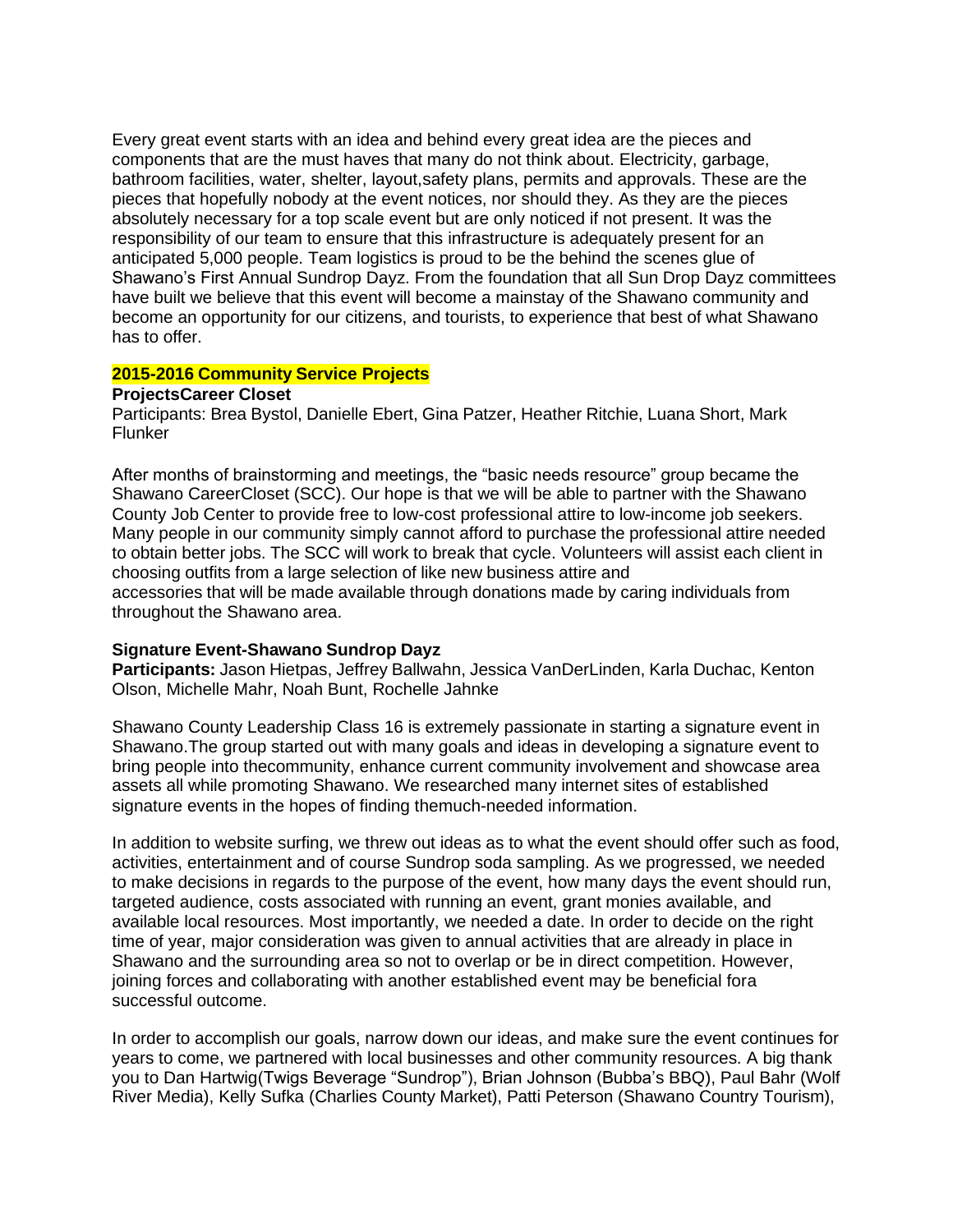Jeff Anderson (Wisconsin Dept of Tourism) and Joy Sams (Appleton Octoberfest) for helping us with these major decisions and concerns.

Moving forward, we still have a long way to go before the first Shawano Sundrop Dayz is a reality. Weencourage and welcome anyone interested in helping to come aboard and help with this event.

## **Distracted Driving**

**Participants**: Beth McFarlane, Dana Ritchie, Elisha Wagenson, Josh Sortino, Kurt Kitzman, Linda Gehrke, Lori Bricko, Patrick Rau, Traci Sousek

The mission of this initiative is to bring awareness to the dangers of distracted driving to our community and to our elected officials.

We met with Sheriff Bieber, City and County officials, Senator Gary Tauchen, and had conversations with EndDD.org, the Dept of Transportation and the AT&T It Can Wait Program.

Currently, there is a state law that bans texting and driving. During our conversations, our group felt the law as it is written is not enough. We would like to have at least a "hand's free" law in Wisconsin, like so many other states do. We worked with legal counsel to create a resolution to amend the current law and brought itbefore the Public Safety Committee. At this meeting, it did not gain the support we had hoped for. It is our intention to bring this forward again to the newly appointed committee in the future.

Bringing awareness to what distracted driving is also an important focus for our group. We all know that texting and using the cell phone is the most common distraction. It also includes grooming, eating and drinking, talking to passengers, daydreaming and having an unrestrained pet in your car.

In an effort to educate the public about distracted driving, we put together a survey that went out to 1200 drivers in Shawano County through businesses, schools and social media. We used the results to determine driving habits around the county. The results are as follows:

97% have observed distracted driving

77% have been a passenger in a vehicle driven by a distracted driver92% do not turn off their cellphone while driving 66% eat while they drive

27% drive with an unrestrained pet in their vehicle

26% utilize their hands-free options in their vehicles over 50% of the time

65.5 agree or strongly agree that distracted driving is a problem in Shawano County 53.6% would support an ordinance or state law that prohibits distracted driving 88% are willing to change their driving habits to make Shawano County a safer place

We zeroed in on April as our month of action since it is National Distracted Driving Awareness month.During this month we created a Family Safe Driving agreement pledge form that was sent out to the community and to all the schools in Shawano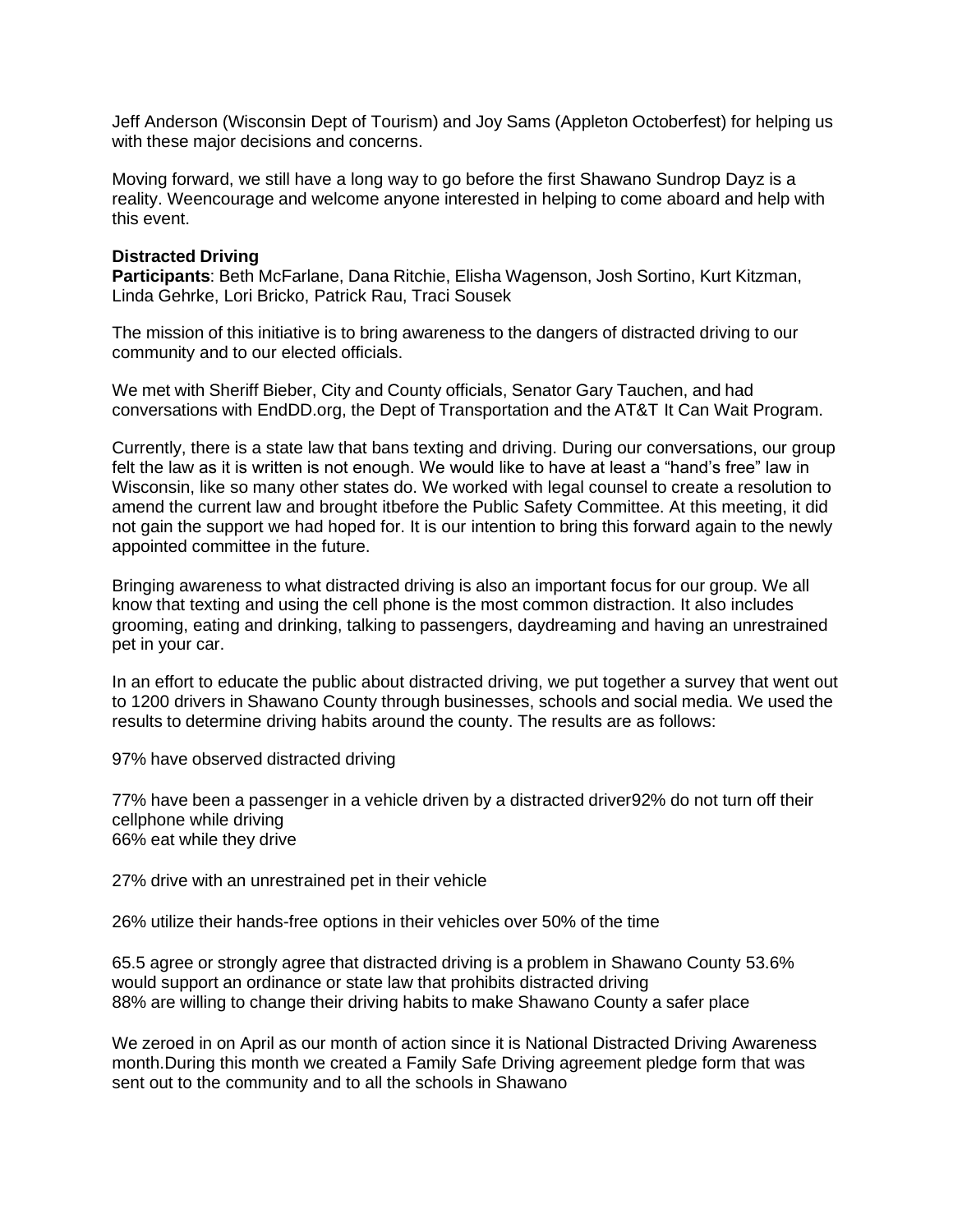# **2014-2015 Community Service Projects**

**Boys and Girls Club Project** Participants: Matt Hietpas, Jeffrey Lenzner, Tami Zuleger

In 2014, LSC Class 14 conducted a community needs assessment to determine whether our community would benefit from a Boys and Girls Club. The results were clear, the children in Shawano would benefit from a Boys and Girls Club. In October 2014, LSC Class 15 agreed to continue where LSC Class 14 left off.

Next steps in this multi-year, multiple-phase process were to create an Advisory Committee with members representing broad business backgrounds and to create a smaller Executive Committee. We joined the Executive Committee and worked on the next two action items, first to decide which age group to target initially, and to choose the location. A Shawano Boys and Girls Club will become a satellite of the Green BayBoys and Girls Club and it would start out as a "school based site" targeting grades 3-5.

Moving forward, there is a need to raise awareness and educate our community families and businesses about what a Boys and Girls Club can offer the children in the Shawano area.

## **The Great Sturgeon Search**

**Participants:** Ashley Schugel, Christa Hansen, Dana Kriha, Eddie Sheppard, Gary Cumberland, Jakie Sperberg, James Zakula, Kathleen Ciantar, Kimberly Buettner, Kyle Hoffman, Lesley Nemetz, Penny Kuhn, Randy Chevalier, Stacey Eggleston

**Community Contributors:** David Aschenbrener-Metal Artist, Jason Eggert& Gereon Methner-Shawano Community High School Trades Department, Randy Brull- AArrowcast

The Great Sturgeon Search developed after significant refining of big ideas. The participants in this project started out with many goals including showcasing Shawano and what makes it unique, developing a signature event to bring people into the community, and promoting the significance of the sturgeon to the Menominee Indian Tribe. The final result will be The Great Sturgeon Search (referred to as the Search) which is a scavenger hunt throughout the downtown business district. Recycled brass water meters, donated by the city, were melted at the Shawano High School Trades Department and poured into molds created by Aarrowcast. Artist David Aschenbrener assembled and provided the finish work.

As part of the Search, brass sculptures of sturgeon will be hidden on the exteriors of buildings and in other areas. Creative clues will be available to assist sturgeon hunters in finding the sculptures. The Search will provide free entertainment and culturally rich artwork for local residents and will hopefully attract tourists to the community to support local businesses. A big thank you for the generosity of the above community contributors for assisting in the physical creation of the sturgeon sculptures. It will be unveiled in downtown Shawano during the Jumpin' June Jamboree on June 13, 2015.

## **2013-2014 Community Service Projects**

## **Boys and Girls Club Project**:

Participants: Jon Aumann, Amie Beyersdorf, Brian Brehm, Donna Everson, Jeannie Jafolla, Idell Johnston, Scott Kroening, Tracie Martin, Jennifer Powers, Beth Schuster and Katie Walker

A task force in our community was formed in the summer of 2013 to discuss the possibility of opening a Boys and Girls Club in our community. After forming this task force, the next step was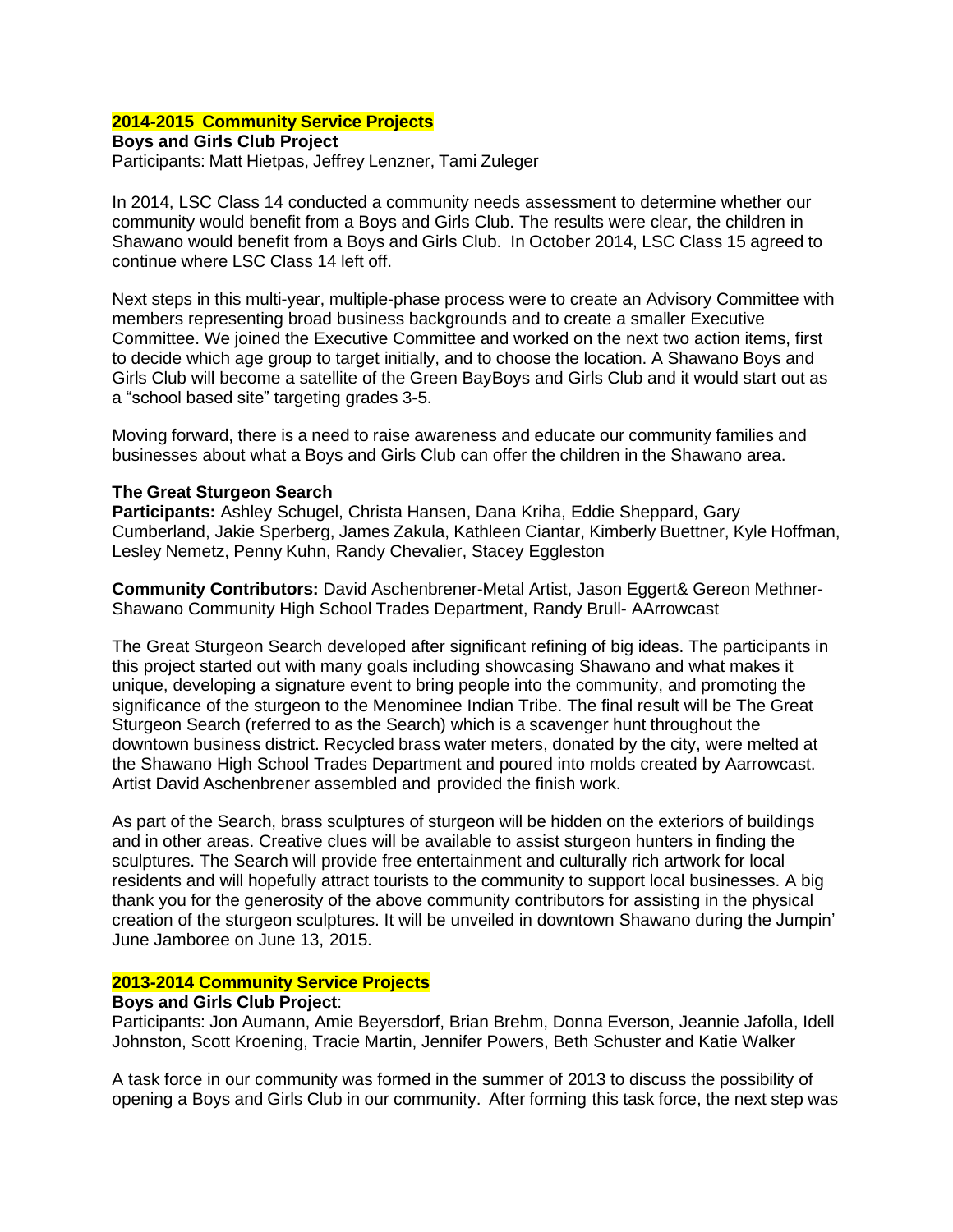#### to "determine a need

" for a Boys and Girls Club in Shawano. LSC conducted a Community Needs Assessment. This involved writing newspaper articles and informational letters to parents and presentations to school district employees to create awareness. Surveys were completed by every Shawano School District student and surveys were sent to their parents/guardians. Data was collected from these surveys and personal interviews were conducted by Boys and Girls Club administrators with 30 community members. After this data was received and tallied, a recommendation was made to lay out our next steps.

#### **Youth Awareness**

Participants:Todd Buettner, Sherri Dessell, Pam Hegewald, Josh Iserloth, Nicole Johnson, Sara Romenesko and Marisa Rycroft

After speaking to the panel of law enforcement officials at the November session, this group was called to action after learning about the increased problem with prescription drug and heroin use in Shawano. No longer is this someone else's problem, this is affecting people we know. As a group, we talked about education and prevention programs and the power of a personal story. Could we find someone in the community to talk about how drugs affected either a family member or themselves personally?

Through connections, we met two recovering heroin addicts who are going into communities and sharing their stories with schools and businesses and offering hope to those addicted to drugs; this group is called Rise Together. Their powerful stories bring a voice and face to recovery and offer resources to those afflicted. A funding source was located and presentations to community members and Shawano High School students are schedule for September 2014.

## **2012-2013 Community Service Projects**

As part of the curriculum of Leadership Shawano County, participants research, create and facilitate two community service projects. Leadership Class thirteen presents:

## **United Way 2-1-1**

**Participants:** Anita Kostuch, Dana Usky, Kimberly Timm, Lauri Baranczyk, Michael Fehlhaber, Roger Pescinski

After discovering United Way's 2-1-1 information line and website were not current, LSC updated and reintroduced United Way's Shawano County 2-1-1 call center and website. Call United Way's 2-2-1 whenyou need information about community services or volunteering, or are looking to help with a personal or family matter. They are there any time you don't know where to turn.

United Way's 2-1-1 is free and confidential and available 24 hours a day, 7 days a week, for nonemergency referral services. Trained Informational Specialists will answer your questions about where to find community services, who to contact, and how to take the next step toward solving your problems or meeting your needs.

## **Shawano County Young Professionals- SAYPro**

**Participants:** Alicia Eggert, Ami Lasecki, Andrea Wallace, Bobbi Jo Ladwig, Debbie Downs, KateDillenburg, Laura Warning, Nicole Bergsbaken, Ryan Mueller, Zach linsmeyer

The development of a young professionals group was established as a new chamber program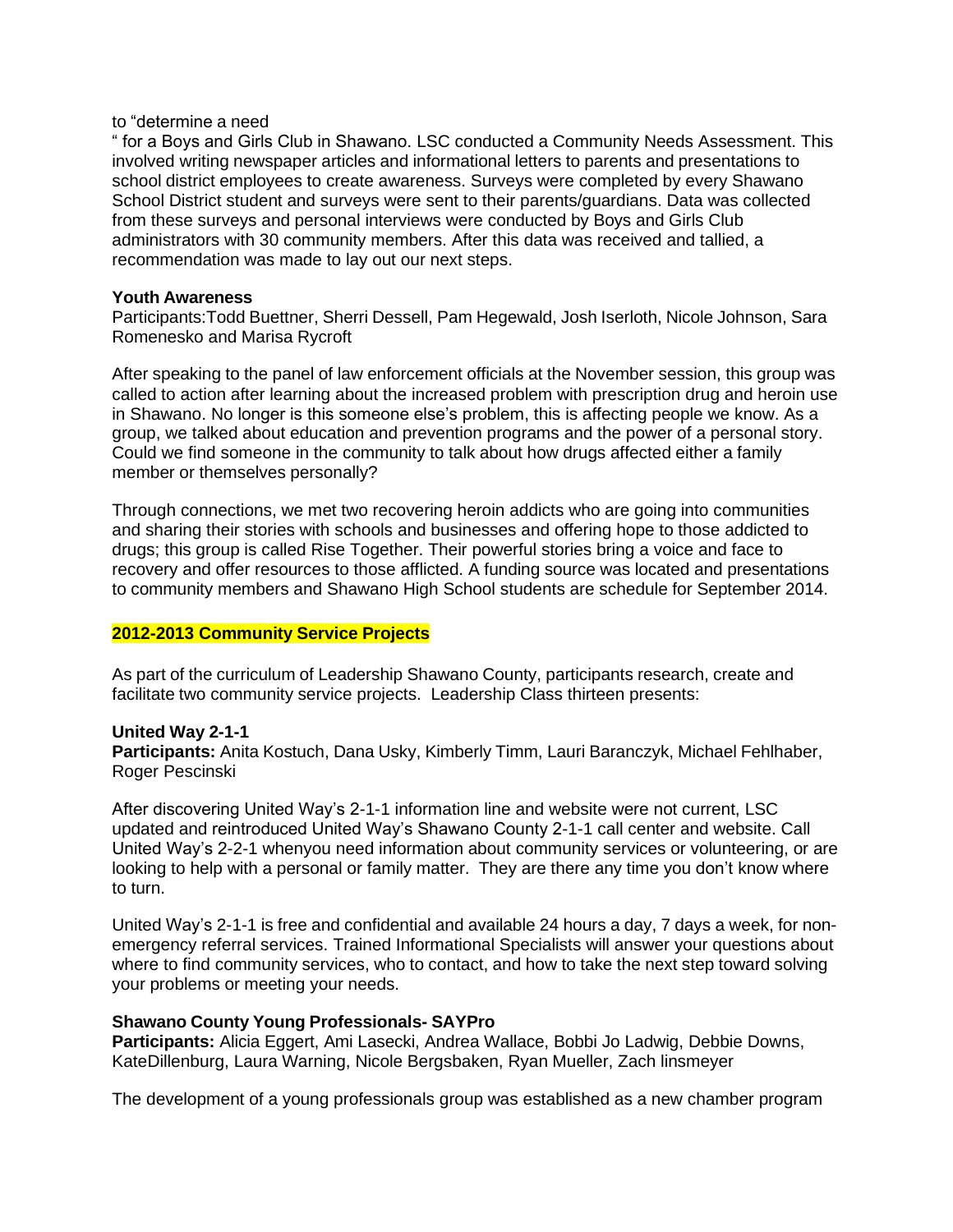in 2013. This Young Professionals Group is for ages 21-39 for those living in or working in Shawano County. saYPro is forthose who strive for continued personal and career related growth achieved by experience, education and positive relationships. Much time will be spent to understand the benefits of an YP program in our community. YP organizations help connect YP's to their community. Generally, when YP's feel they can make a difference in their community, they are 2-3 times as likely to stay in that community. Understanding the benefits to our community will help us recruit members and encourage businesses to promote it. YP programs are seen as a job retention tool and a real benefit to employers. An individual, who is an active participant in the practices of social communities, is constructing his/her identity through these communities.The program will be engaging the next generation of leaders and fueling innovation to generate new ventures.

We see a connection either from YP to Leadership Shawano County (LSC) or from LSC to YP. The YPprogram will provide peer-to- peer education among LSC graduates and other professionals to create acommunity of practice.

# **2011-2012 Community Service Projects**

As part of the curriculum of Leadership Shawano County program, participants research, create and facilitate two community service projects. LSC class twelve presents:

**Participants:** Linda Gueths, Michelle Eggers, Courtney Cook, Traci Berry, Bonnie Olson, Kasey Dix, Randy Petrouske, Sandra Wacker

**The Main Event** - The Main Event was held on May 4, 2011. It featured 6 of our Main Street establishmentsin a round robin celebration of food, drink, music and fun! Appetizer portions of food were served, music wasprovided by the Wolf River Harmony Chorus, Shawano Community High School orchestra students and Jazz Band students and raffle prizes were won at the end of the evening. The purpose of this project was to promote downtown Main street restaurants and local cuisine. Tickets were sold in advance at the Shawano County Chamber of Commerce. Thanks to the generosity of our participating restaurants, all proceeds from the ticket sales benefited the Shawano Area Food Center. A check for \$1590.00 was presented to the Shawano Area Food Center at the LSC graduation.

Participants: Brenda Sisung, Dawn Knuepple, Josh Neumann, Kristie Sipple, Monica Vick, Ron Lawrence, Scott Zwirschitz

## **Nike Reuse-A-Shoe Program (www.nikereuseashoe.com)-**

In celebration of Earth Day, the 2012 LSC class coordinated the collection of used athletic shoes in collaboration with Nike's recycling program. Numerous drop-off locations were established, including: Shawano Country Chamber of Commerce,

BMO Harris (formerly M&I Bank), Navarino Nature Center, CoVantage Credit Union, The Cobbler's Closet, Advanced Physical Therapy & Sports Medicine, Core Commitment; school districts of Shawano, Bonduel, Tigerton, Bowler and Wittenberg; along with parochial schools in Shawano and Bonduel. Upon collection and shipment to a designated facility, the shoes are divided into three parts, rubber from the outer sole, foam from the middle sole and fabric from the upper, and used to manufacture playgrounds, as well as, running tracks and courts for basketball and tennis. All parts of the shoe are used in the recycling process which means none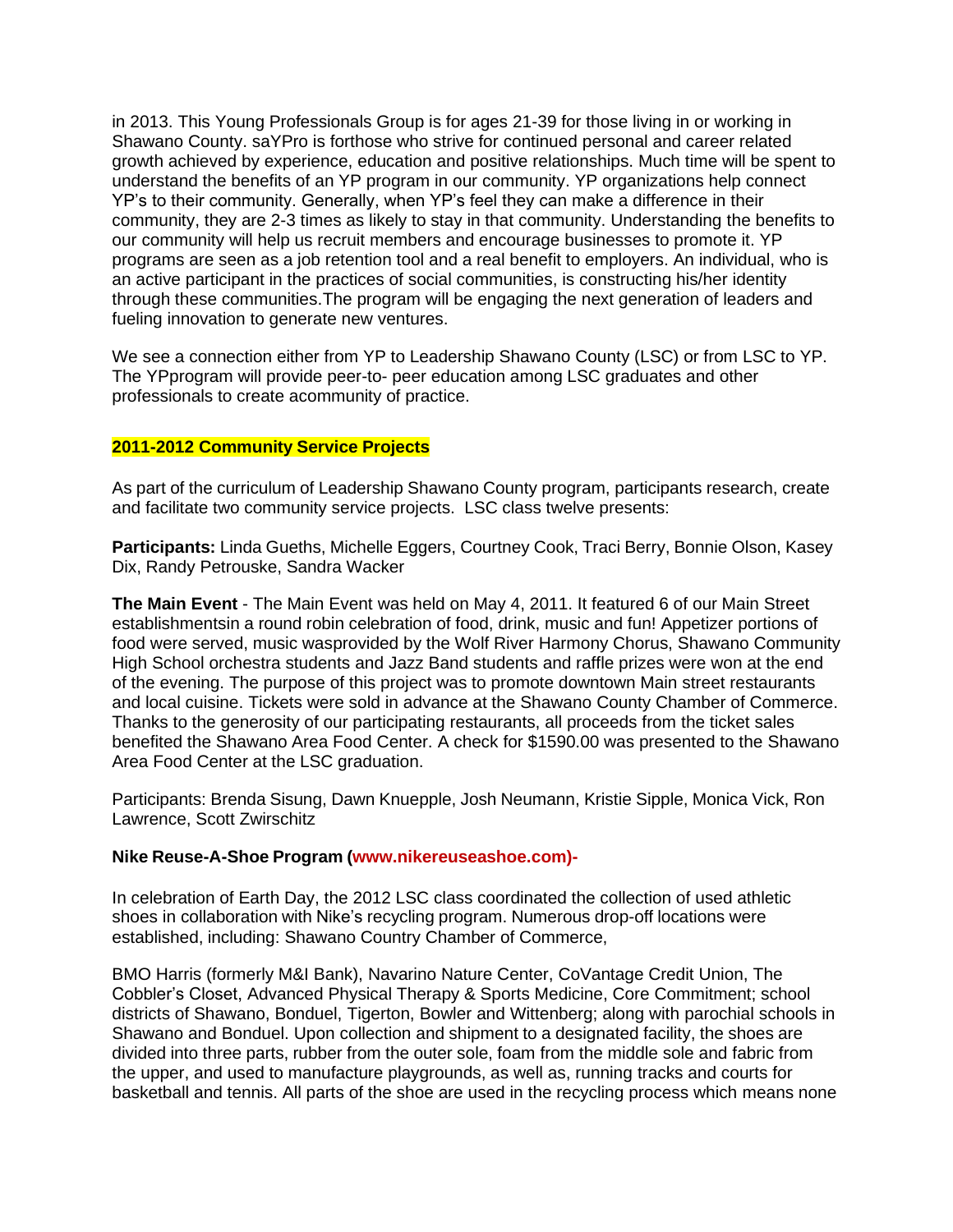of it ends up in a landfill. "We chose the Nike Reuse-A-Shoe project because nothing like this had been done previously in the Shawano area," stated Scott Zwirschitz. "One begins to think of all the tennis shoes a community has from its infants to seniors and the significant contribution which can be made by simply recycling the worn sneakers." "As a group, we were able to find a project accommodating all our schedules and a beneficial project and applicable to our community. Working with LSC classmates has beena great opportunity to work as a team and to bring a great recycling program to Shawano," stated Ron Lawrence. Dawn Knueppel agreed and said, "We have the easy task of turning over worn sneakers which eliminates an item from heading to the landfill and ultimately gets turned into an item promoting a healthy lifestyle." "Typically, athletic shoes are thrown out because their condition does not warrant a donation to Goodwill or elsewhere. We thought this was a good way to raise awareness about recycling and about all the products that a shoe can be made into. It fits in nicely with Earth Day. In fact, we collected shoes and volunteered at Navarino's 5KRun/Walk which took place April 28 at the Nature Center," stated Brenda Sisung. Monica Vick added, "For more than 20 years, the Reuse-A-Shoe program has been collecting old, worn-out athletic shoes for recycling. To date, the program has salvaged more than 25 million shoes. Our group targeted a minimum of 500 pairs of shoes." As a runner and shoe contributor to the project herself, Kristy Sipple stated, "What a great benefit and end result a community gains by another's recycling efforts. She went on to say, "Shawano County helped us reach our goal."

## **2010-2011 Community Service Projects**

## **The Study and Promotion of Shawano**

**Participants:** Amy Fisken, Barbara Palmer, Brent Mallmann, Brian Knapp, Julie Montoure Bottois, Laura Kayser, Linda Gilbert, Todd Pluger, Wendy Boehm

**The Main Event-**LSC planned the second Main Event on May 2, 2012. The Main Event highlighted downtown restaurants in a dine-around format. The tickets included coupons for businesses in the downtown district. This project was important to the group because they wanted to show case the diverse and unique businesses in downtown Shawano. "For me, The Main Event was important because it encouraged shoppers in downtown Shawano and showcased all that the Main Street businesses had to offer," states committee member Barb Palmer. "The Main Event brought our community downtown, to socialize and it helped boost Shawano's economy," added committee member Amy Fisken. The committeewould like to thank the participating restaurants for donating their food items: Angie's Main Café, Hunan Chinese Restaurant, Lizzie's, Tom's Tap, Luigi's, Bult's Bakery and Farm Inn' on Main. Proceeds from thisevent benefited the BIDFacade Grant program.

**Participants:** Steve Sengstock, Tim Mayer, Jodi Tetting, Roger Olson, Misty Jones, Karissa Kunschke

**Study and Promotion of Shawano** - The purpose of this project: Shawano County loses millions of dollarsannually from the local economy because 45% of workers commute from outside Shawano County to work in Shawano. They return back home and spend their incomes *outside*the County. LSC participants will survey employees of businesses in Shawano County to understand the reasons for why they "live and work" where they do. Information from the survey will be shared with participating businesses to be used as a recruitment tool and to promote Shawano County as a community to live and work.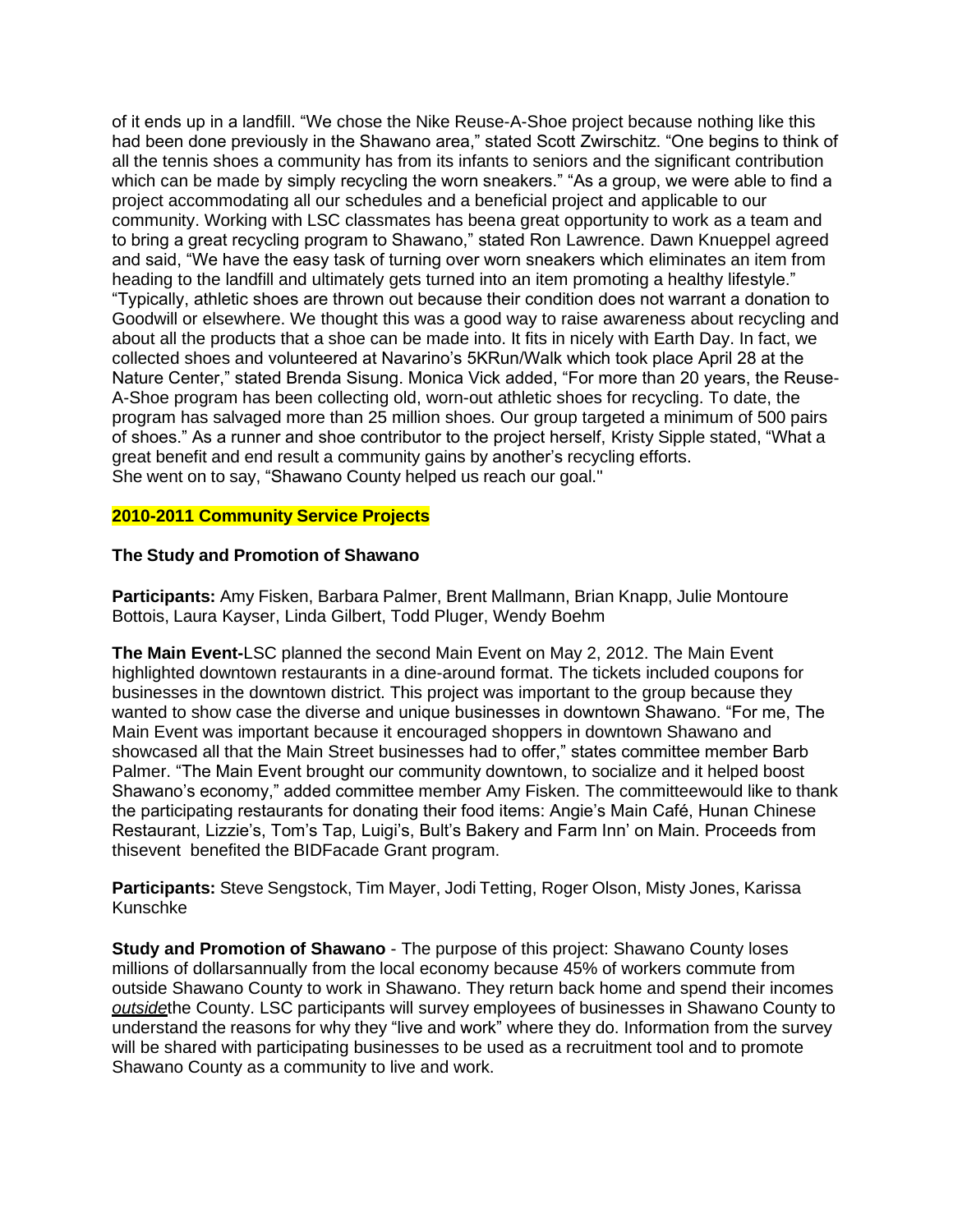#### **2009-2010 Community Service Projects**

**Participants:** Elaine Gast, Stephanie Selle, Kristi Carlson, Andy Schmidt, Cheryl Seelig, Dawn **Gueths** 

**Krazy for K-9 Dog Expo** - A family fundraising event was created to bring awareness and raise funds for the Shawano County Sheriff's Department K-9 Program. The Krazy for K-9 Dog Expo was held on April 17,2010 with main stage acts which demonstrated dog agility, dog obedience, field training and the K-9 unit.

Vendors were on hand selling services and merchandise for dogs, an "Ask a Vet" question table, concessions and a bucket raffle. Proceeds from this event were given to "SOS K-9" the fundraising group supporting the Sheriff's K-9 Program.

**Participants:** Gwen Hoffman, Jenny DeMunck, Chris Onesti, Jill Sharp, Kristie Wilson, Keith Marquardt, Shelly Thorne

**Service Learning and Volunteer Guide** - A need was identified to make volunteer opportunities for youthand adults easier to define and simpler for teachers, adult leaders or community members to identify.

Service projects are a prerequisite for college applications, required for 4-H participants and many groups alike. This group partnered with Community Education to update a volunteer list and create a user friendly guide in a format where a person can easily indentify a volunteer opportunity and the age appropriateness of the project. This guide will be available under the Shawano School Districts website, on the Community Education page.

## **2008-2009 Community Service Projects**

**Participants:** Brigette Pennings-Aarrowcast Inc., Penny Block-Shawano Medical Center, Char Larsen- Thrivant Financial, Bonnie Grulkowski-Cooperative Resources International, Ericka Kowalkowski-Shawano Medical Center, Katie Dorn-Aurora Health Care, Ryan Alexander-CoVantage Credit Union

**Safe Haven Resource Guide** - An informational brochure was created to provide clients with vital financial information to function in our community outside of Safe Haven. This brochure will include information from local financial institutions on how to open a bank account, where to cash a payroll check if you do not have an account, a comparison of cash stores verses financial institutions on loans and APR, a budgeting format,tax preparation services, information on day care, emergency services and other program that will help an individual become independent.

**Participants:** Shane Stange-Shawano Police Department, Teresa Hinnefeld-ThedaCare Physicians, Sally Zander-Shawano Country Chamber of Commerce, Angie Kringle-Cooperative Resources Intl., Tammy Breczkowski-Dynamic Designs, Jackie Suhring-Premier Community Bank, Karen Smith-Shawano School District, Melanie White-Gear Up Program

**Networking for those in Need-The SAFPARC Project** - This project benefitted the food pantry SAFPARC, by obtaining items needed to run this business effectively. Through networking the group was able to obtaina new office computer from Senzigs, time with a c computer programmer, chairs from Thrivant Financial and a filing cabinet from KI in Green Bay. In addition a children's book drive was organized for the young customers at SAFPARC and a food drive is being sponsored in July.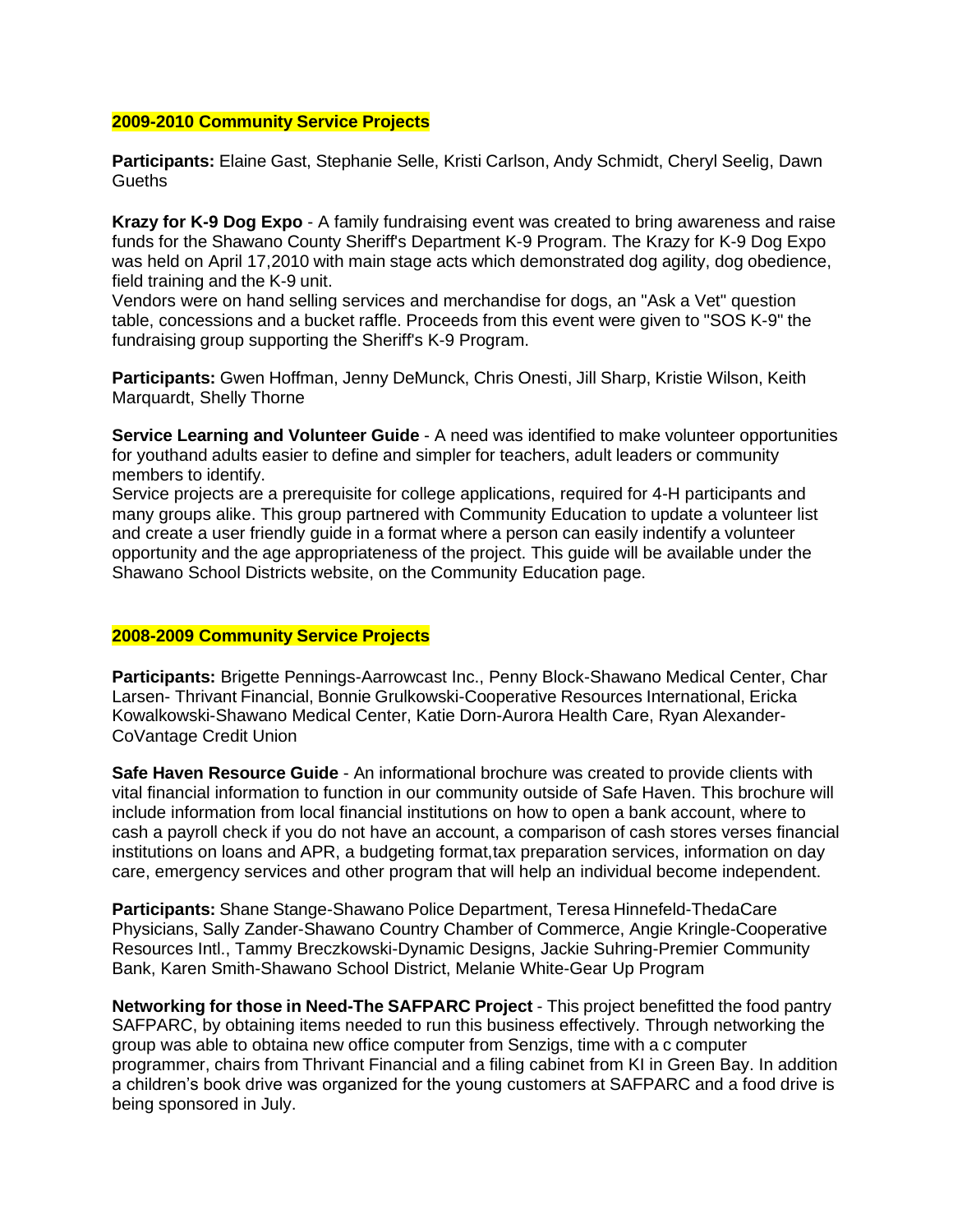## **2007-2008 Community Service Projects**

**Participants:** Jeff Brady, Todd Carlson, Tami Goers, Sandy Groth, Lindsay Johnson, Jenni Kroenke, Jennifer Langlois, Liz Lewens, Carol Opgenorth, Mary Raether, Scott Ruen

**Saturday Night Out** - In response to a discussion with a panel of Shawano High School students who claim "there is nothing to do in Shawano" the idea of "Saturday Night Out" was created. With school functions being offered on Friday nights; it seemed like Saturday night was the night students were looking for a placeto go. A group of the Leadership County Class planned three activities for high school students only. They included a "Let it SNO" an extended open skate at the Crawford Center on January 15, 2008, a "Saturday Night Fever" dance at the County Park on April 5th and a "Saturday Night Pin-buster" a bowling event on May 17th. All events included music, food, drinks , prizes and a safe environment to hang out with their friends!

**Participants:** Tim Barthel, Stephanie Erdmann, Bill Hamann, Diane Heikes, Brian Kolwakowski, Jenn Quinn, Mike Van Rite, Ruth Winter.

**Shawano Food and Culture Fest** - the Shawano Food and Culture Fest celebrated "Unity in our Community". The family-friendly event educated, entertained and encouraged development of cultural awareness by featuring food, art, music and entertainment from the various ethnic groups that make up our community. This event was held on Monday, March 17, 2008. This event exists today under the direction of Junior Achievement as the *"Taste of Shawano"*.

#### **2006-2007 Community Service Projects**

**Participants:** Jill Flink- Coordinator, Jo Grover, Jaime Gajewski, Becky Henn, Dawn Kelley, Paul Kersten.

**League of Women Voters –** Researched and promoted the possibility of bringing a Chapter of the League of Women Voters to Shawano**.**

**Participants:** Lena Klosterman-Coordinator, Rae Vogt, Troy Edwards, Tricia Milis, Debby Kaczorowski, Gale Blum, Alan Natachu, Greg Reimer, Scott Davis, Tara Fermanich, Judy Rank.

**Shawano Community Athletic and Recreation Foundation (SCARF) -** raised over 3600.00 to improve athletic fields at the Shawano Community Middle School.

#### **2005-2006 Community Service Projects**

**Participants:** Matthew Laha, Cindy Teschke, Pat Romuald, Rhonda Strebel, John Powers, Kathy Peters, Katie Sloma

**Farm Family Resource Guide -** Resource guide with farm and family information was printed for use throughout Shawano County**.**

**Participants:** David Schmidt, Barbara Heins, Claudia Arvey, Ken Zade and Ted Foste

**Habitat for Humanity -** Did several fund raisers; one at the Folk Music Festival and another by selling building salvage materials which raised over \$9000.00 for Habitat for Humanity.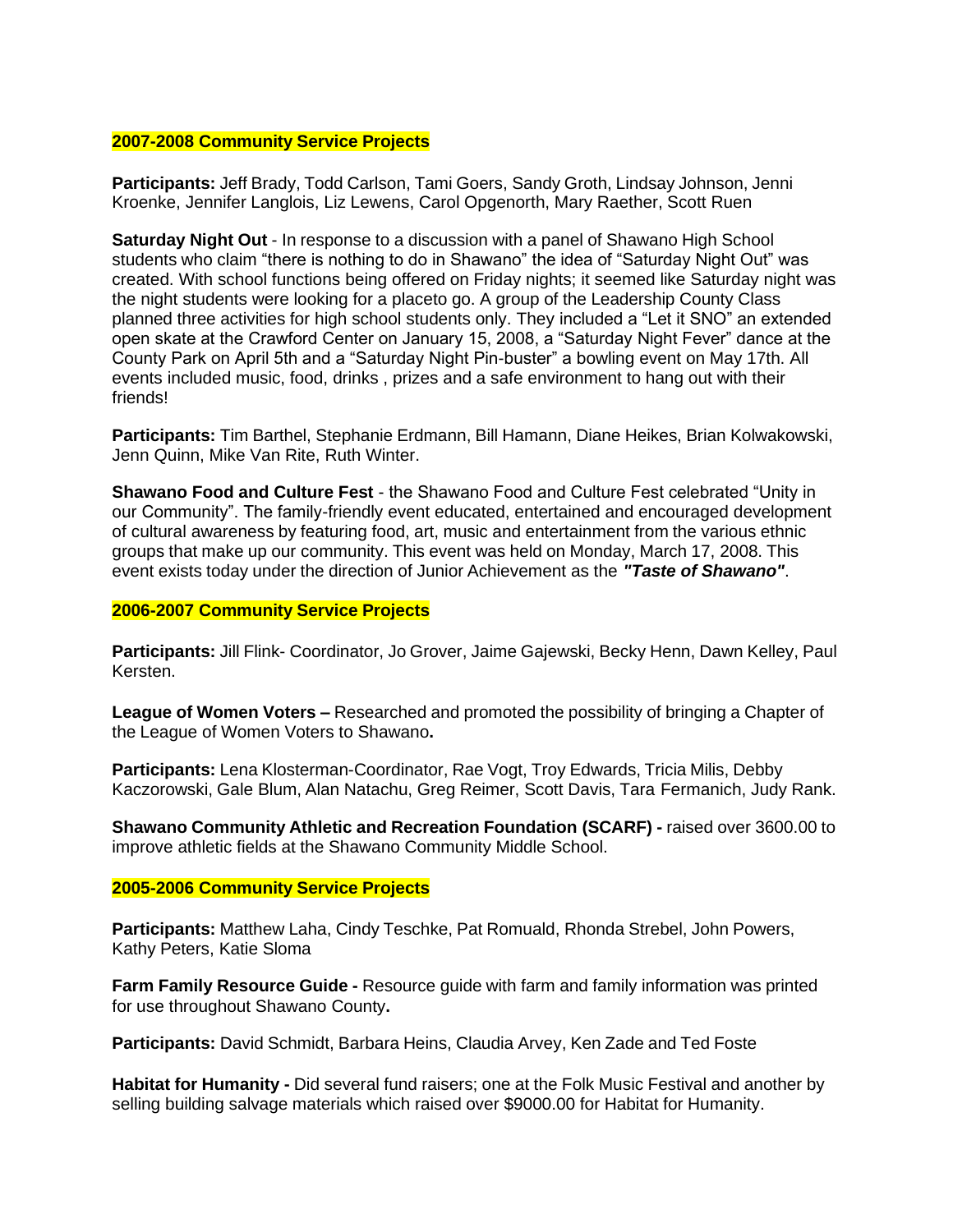## **2004-2005 Community Service Projects**

**Participants:** Sandi Giese, Steve Schenk, Diane Lohff and Kris Vomastic

**Anti Bullying Project -** The Leadership Shawano County group decided to create a survey for the Elementary, Middle and High School students, to learn from them how they perceive bullying in their schools. They wanted to understand the depth of the problem and to determine if their school offered thesupport needed in dealing with this issue.

A survey was obtained from the Howard-Suamico School District and used as a guideline to develop this survey. Student Council members from the Shawano Community High School helped convert the MiddleSchool survey into an appropriate survey for the High School students.

Results from the survey were shared with the Shawano-Gresham School District administration. In turnsocial

The valuable information obtained, will help our school district determine the need for future programs or curriculum changes.

**Participants:** Colleen Weishoff, Todd Malueg, Kay Kristoff, Flo Ninham, Diane Lamich, Laura Braatz, DickBeversdorf, Kathi Beyer and Gregg Duffek

**Shawano County Veteran's Cookbook Fundraiser** - The Leadership Shawano County group memberswanted to choose a project that involved area veterans. After a meeting on Veterans Day, they decided tocreate a cookbook with recipes collected from area veteran's families, friends and co-workers. The proceeds from the \$10.00 cookbook will benefit local veteran's organizations.

Members from this committee attended meetings of local veterans in the Shawano, Cecil, Bowler, Tigerton and Wittenberg areas to promote this project.

In addition to collecting recipes for the book, places for advertising and dedication lines were sold in the cookbook.

Individual strengths from the Leadership group came together to realize this project. The cookbooks arenow on sale at the Shawano Country Chamber of Commerce and M & I Bank.

## **2003-2004 Community Service Projects**

Youth Leadership Conference & Shawano Skateboard Park

#### **2002-2003 Community Service Projects**

**Participants:** Bonnie Welch, Denise Pommer, Leah Miller, Herb Rycroft, Maureen Unger, Linda Beversdorf

Cultural Awareness -

**Participants:** Chris Spieth, Nathan Falk, Lori Sherman, Sherrie Peterson, Diane Wasmund, Beth Hoffman